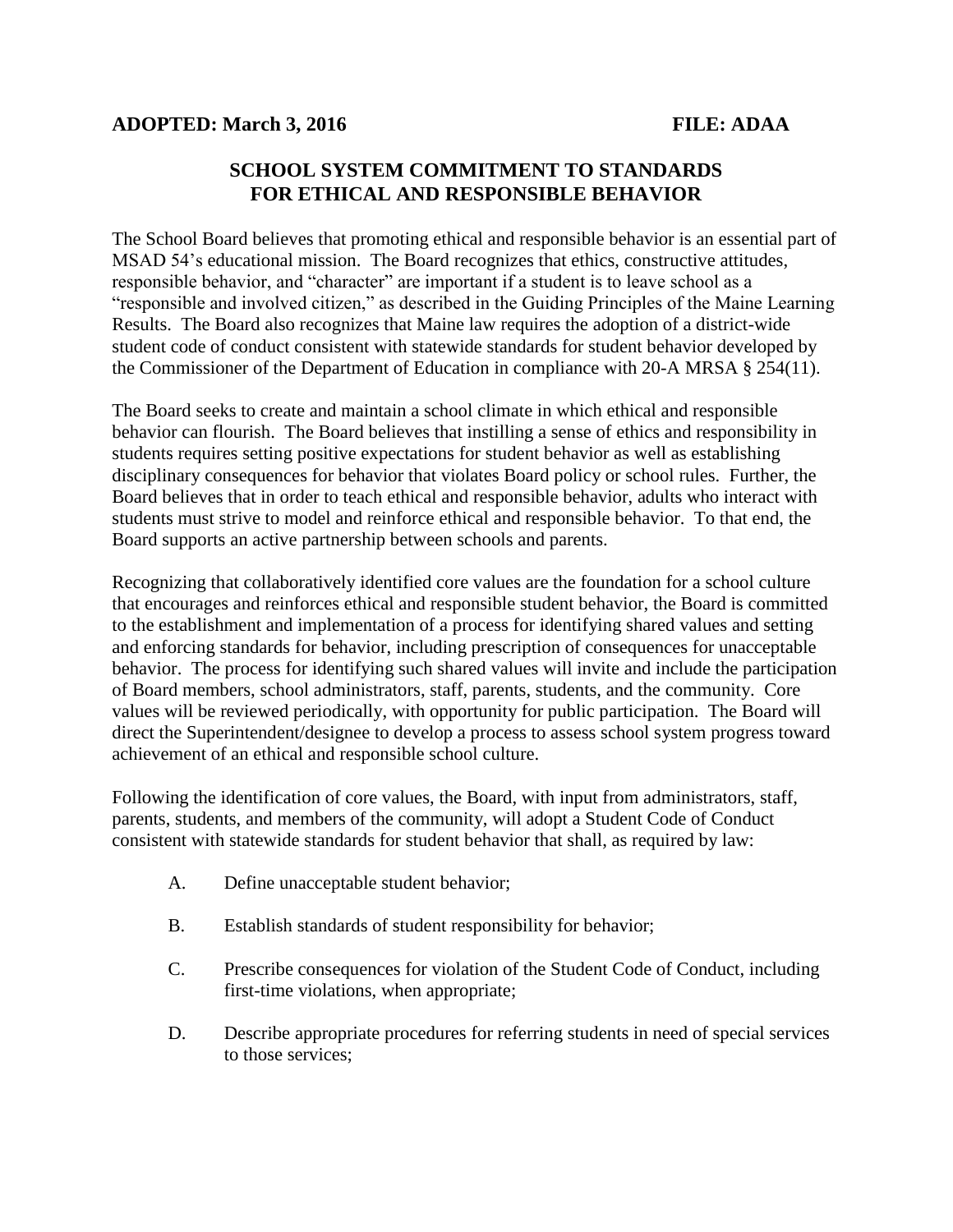## **FILE: ADAA**

- E. Establish criteria to determine when further assessment of a current Individual Education Plan (IEP) is necessary, based on removal of the student from class;
- F. Establish policies and procedures concerning the removal of disruptive or violent students from a classroom or a school bus, as well as student disciplinary and placement decisions, when appropriate; and
- G. Establish guidelines and criteria concerning the appropriate circumstances when the Superintendent/designee may provide information to the local police or other appropriate law enforcement authorities regarding an offense that involves violence committed by any person on school grounds or other school property.
- H. Establish policies and procedures to address bullying, harassment and sexual harassment.

The Board will review the Student Code of Conduct periodically, inviting input from administrators, staff, parents, students and members of the community.

When revising the prescribed consequences for violation of the Student Code of Conduct, the Board shall consider (evaluate and revise, as deemed necessary or desirable) relevant existing district-wide school disciplinary policies and/or consider adoption of new policies that:

- A. Focus on positive interventions and expectations and avoid focusing exclusively on unacceptable student behavior;
- B. Focus on positive and restorative interventions that are consistent with evidence-based practices rather than set punishments for specific behaviors, and avoid "zero tolerance" practices unless specifically required by federal or state laws, rules or regulations;
- C. Allow administrators to use their discretion to fashion appropriate discipline that examines the circumstances pertinent to the case at hand; and
- D. Provide written notice to the parents of a student when a student is suspended from school, regardless of whether the suspension is an inschool or out-of-school suspension.

"Positive interventions" and "restorative interventions" shall have the same meaning as provided in 20-A MRSA § 1001(15).

Students, parents, staff, and the community will be informed of the Student Code of Conduct and relevant district-wide school disciplinary policies through handbooks, the school unit's website, and/or other means selected by the Superintendent/designee.